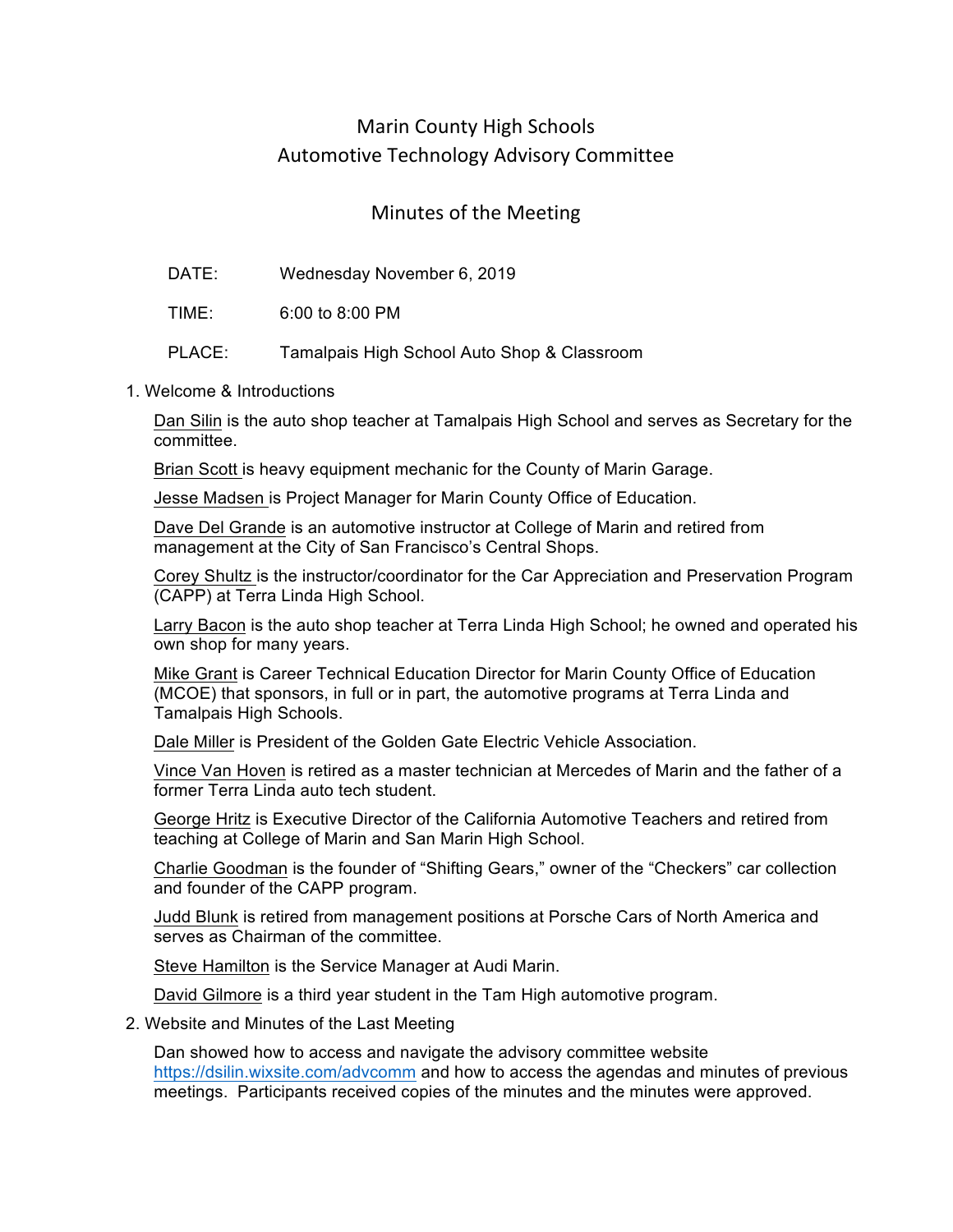Judd suggested that a packet explaining some of the educational structures and jargon be prepared to distribute to new recruits to our committee to help get them up to speed.

3. Grand Jury Report

Mike explained that a civil grand jury is a group of volunteer citizens who serve their community by investigating local Issues and making recommendations. The "Status of Career Technical Education in Marin County" is the subject of a report published in June of this year. Mike and Jesse presented the report to the Marin County Board of Education and the Board expressed broad agreement with its findings.

According to the report, parents and educators "feel that everyone needs a college degree to succeed." But statistics show that only about half of high school graduates end up getting a college degree. The report concludes that we should direct more resources to career technical education. All of us, of course, agree with this conclusion and are glad to see it expressed in a formal grand jury report. It is unclear how much difference this will make in the long run.

Dan mentioned that the grand jurors had visited his program at Tam High and interviewed him for the report. A link to the report is posted on our advisory committee website.

George emphasized the importance of counseling for students. If the counselors don't know the value of the CTE programs and pathways available to their students, then many students will miss these opportunities. He drew our attention to this recommendation in the report: "High school counselors should receive in depth training in the available CTE opportunities to enable them to effectively counsel all students." Perhaps we should work on making this happen.

4. EV Charging Station Donation

Dan thanked Brian for arranging the donation of electric vehicle charging stations for each of our high school programs. Jesse worked with the County Garage to facilitate this donation.

Someone mentioned that charging stations are also being installed in the staff parking lot at San Rafael High School. This triggered some discussion about the future of CTE at SRHS.

5. Terra Linda Program

Larry described some of the challenges he faces at Terra Linda. He is trying to instill values of professionalism needed in the real world of work. Unfortunately, a significant percentage of students at Terra Linda seem to lack the motivation to learn. And some students may be "testing" a first-year teacher to find out where the boundaries are.

Larry questions why so many students who do not meet reasonable behavioral expectations are being assigned to his class. We all deplored the tendency for counselors to assign students to auto shop if they have failed in academics. We need motivated and capable students to make our programs successful in training future technicians.

Mike reminded us that we have an obligation to serve all students. Some of them come from unimaginably difficult backgrounds where families may be struggling with poverty, discrimination, lack of education, addiction and even homelessness. There will always be a spectrum of backgrounds and abilities and we need to do the best we can.

Dan agreed but also questioned whether it is fair to the other students (and to the teacher) to allow one or two really negative students to drag down the class for all the others. He wishes the counselors would heed a teacher's wishes to move a student out if he (or she) is poisoning the environment for everybody else.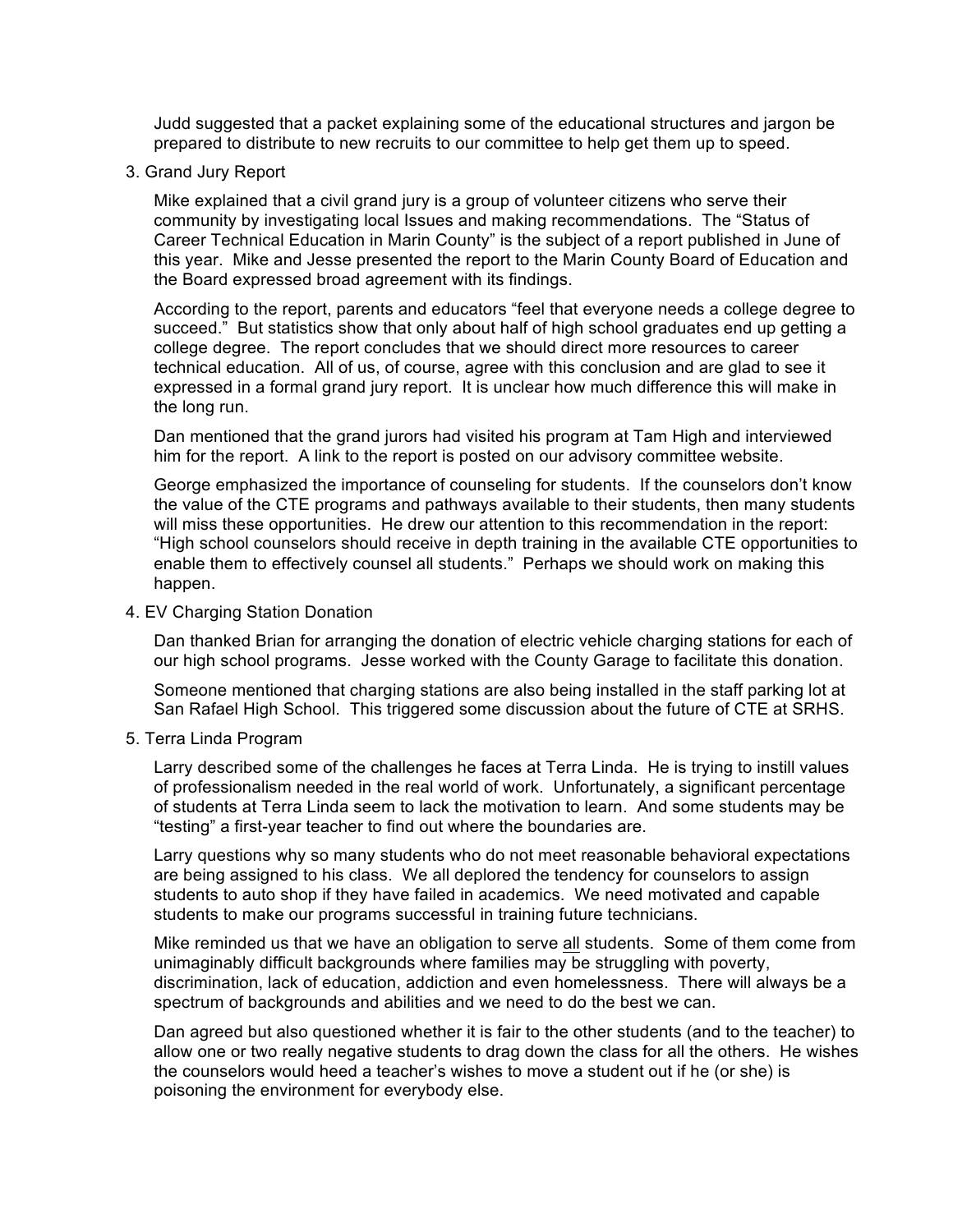Steve pointed out that dealing with people with different backgrounds and abilities is a challenge in industry as well. 90% of your time and effort might be spent on 10% of the people. That's just the way it works in the real world.

He also suggested that we might consider making better use of teams as is done at many dealerships. Team leaders with greater skill and experience work with other less skilled technicians. This helps develop both technical and leadership skills while making everyone more productive. Perhaps we could use similar team structures in our school shops.

#### 6. Car Appreciation and Preservation Program

Corey and Charlie are running this program one night a week at the Terra Linda auto shop. Both agreed that the program is going well and Charlie invited us to come and visit. They hope to give students some exposure to the service industry and possibly get them jobs. They have six Chevy small-block engines and six toolboxes outfitted with basic sets of tools. Corey keeps the students busy taking apart and assembling these engines. The students enjoy seeing what's inside an engine and how it all fits together. The engines will never run again so broken rings and mangled bearings are not much of a problem.

Unlike Larry's students, all the CAPP program students are pre-selected in the sense that they have expressed a real interest in learning about cars and are motivated to give it a try. This program also has fewer students than Larry's regular classes at Terra Linda. Twenty students with two or more adults is a lot easier to handle than 25 to 30 with only one.

### 7. Tam High Program

Dan's program is going well. He has been told that he has \$18,000 (remaining from the sale of the 1965 Mustang restored by former teacher Lisa Miller and her students) to spend this year. He asked the advisors if they would recommend investing in an on-car brake lathe. Some felt that this was a reasonable idea. Vince pointed out that Mercedes never resurfaces rotors – they only replace them.

Dan and George described the Automotive Technician Training Standards program that inspects and certifies automotive training programs. ATTS was put together as a joint venture by the California Automotive Teachers and the California Automotive Business Coalition to provide an alternative, and more easily achieved, certification compared to the NATEF (National Automotive Technicians Education Foundation) version supported by ASE (National Institute for Automotive Service Excellence).

Dan introduced the ATTS Inspection Standards and the ATTS Student Outcomes skill list (links are provided on the website). George will act as inspector and Dan hopes to achieve certification in the spring.

George asked Dan why he wants to get his program certified. Dan stated that, by taking steps to meet the standards, he hopes to make his program better. Earning certification will enhance the program's credibility with administrators, students and even with parents.

Getting back to the theme of motivation as the key to program success, Tam student David Gilmore was asked what made him successful in auto shop. He replied that he has had a longstanding interest and that he enjoys working on machines. David is an example of a student who is motivated and therefore likely to succeed.

#### 8. Career Workshops

For his unit on careers in the motor vehicle service industry, Dan will probably invite Robert Benge of UTI to present his career workshop as he has done in the past. But Dan also wants to invite a few local industry reps to meet with his students.